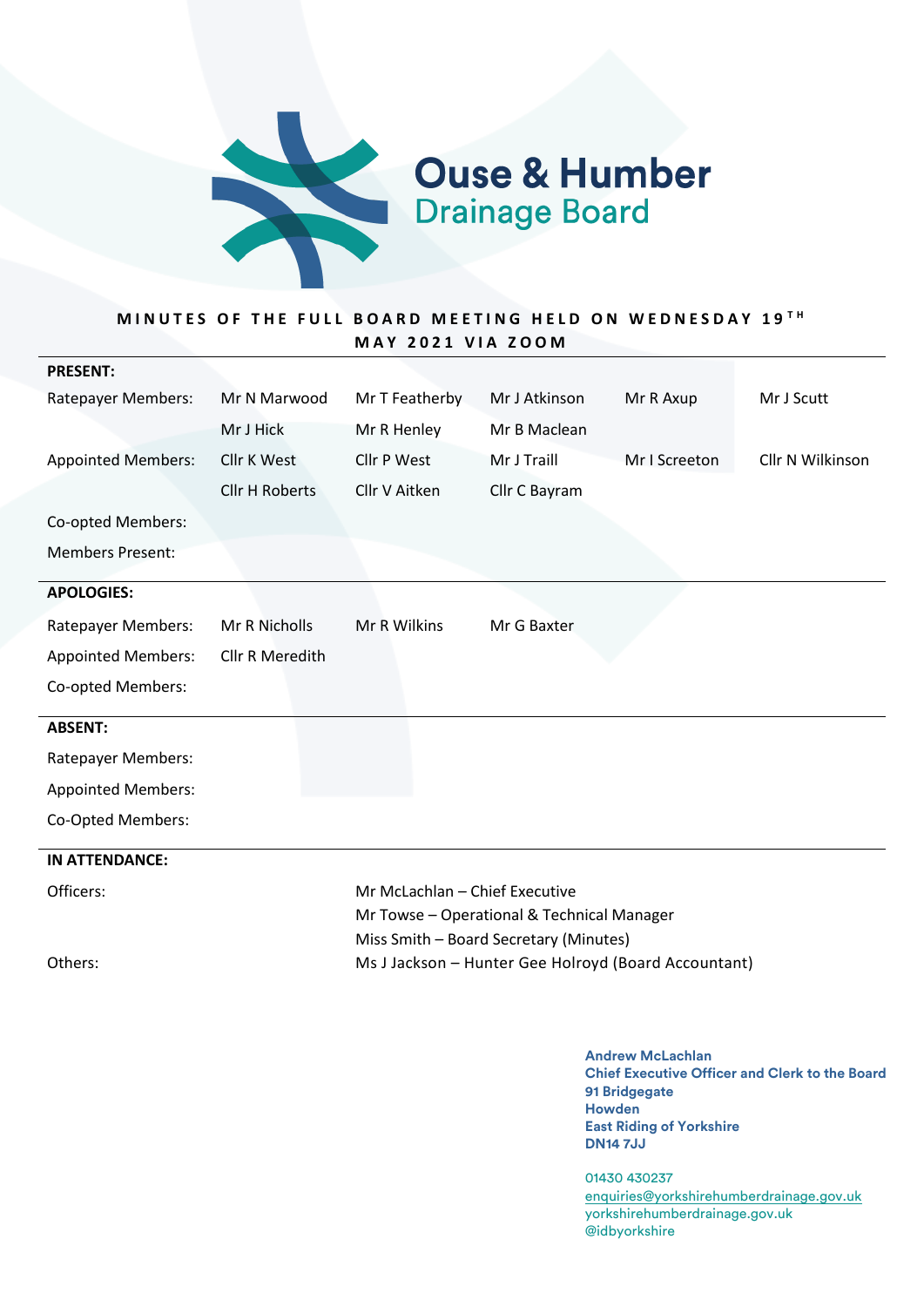#### **361. Welcome, Introductions and Apologies.**

361.1. The Chair welcomed members to the Board noting apologies from Mr R Nicholls, Mr R Wilkins, Cllr R Meredith, and Mr G Baxter.

#### **362. Meetings Privacy**

- 362.1. The Chair requested that Members do not record or photograph meetings.
- **363. Declarations of Interest**
- 363.1. None
- **364. Health and Safety**
- 364.1. None

# **365. Additional Agenda Items**

- 365.1. The CEO presented the proposed revised Standing Orders electronically to the Board provided by ADA on behalf of Defra, to be submitted for ministerial approval.
- 365.2. It was PROPOSED by MR ATKINSON and SECONDED by MR MARWOOD and UNANIMOUSLY RESOLVED that the Board adopt the revised Standing Orders.

# **366. Minutes of the previous Full Board Meeting, 3 rd February 2021**

- 366.1. The Chair drew attention to minutes of the previous meeting presented at Appendix A*.*
- 366.2. It was PROPOSED by MR HENLEY and SECONDED by MR TRAILL and UNANIMOUSLY RESOLVED that the Board approve these minutes as a true record of that meeting.

# **367. Matters Arising**

367.1. None

# **368. Minutes of the Executive Committee Meeting**

368.1. The Chair drew attention to minutes of the Executive Committee at Appendix B for noting*.*

# **369. Risk Register Review**

- 369.1. The CEO reminded Members that the Board are required to review risks annually and confirmed he has completed a desktop review comparing risks against the previous year.
- 369.2. The Chair drew attention to the draft 2021 risk register at Appendix C*.*
- 369.3. The CEO highlighted the retention of staff due to paying below market salaries as a risk to the Board.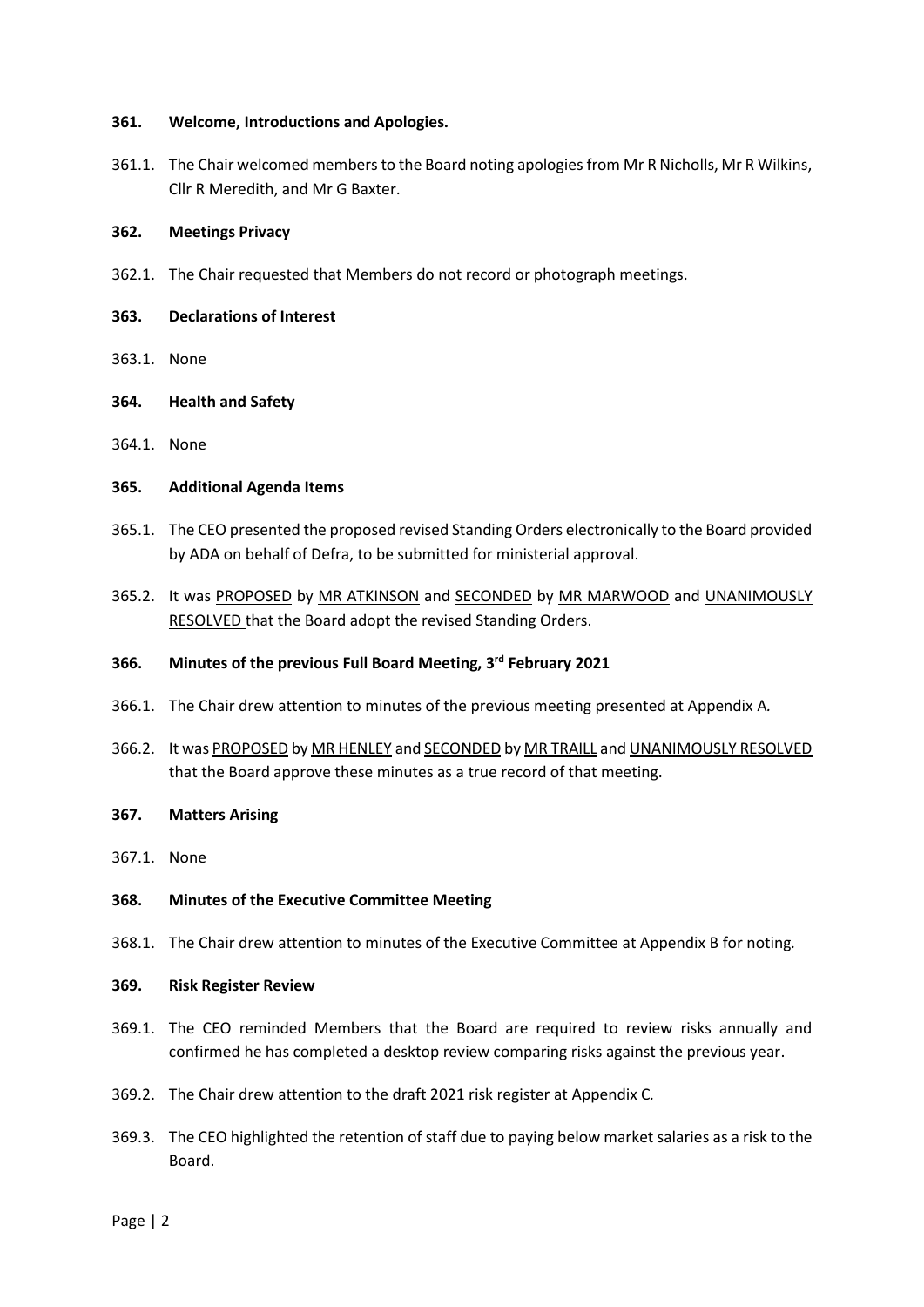- 369.4. He also raised the recent legislative amendment to remove the Boards ability to use red diesel which could pose a significant negative impact on the Boards finances.
- 369.5. Mr Henley asked if the Board had contacted MPs regarding this issue to which the CEO confirmed he had written to all local MPs within the consortium area.
- 369.6. The CEO informed members that unhelpful generic responses had been received from the Treasury confirming their decision to revoke and prevent the usage of Red Diesel for Flood Risk Management Authorities.
- 369.7. It was PROPOSED by MR MARWOOD and SECONDED by MR HENLEY and UNANIMOUSLY RESOLVED that the Board approve the revised risk register for 2021.

#### **370. Accounting Statements and Annual Return**

- 370.1. The CEO advised the Board's Accounting Statements for 2020/21 have been prepared by the Board's accountants, Hunter Gee Holroyd Ltd.
- 370.2. He confirmed he had prepared the Annual Governance Statement with Internal Controls which must be approved by the Board in advance of approving the Accounting Statements.
- 370.3. The CEO read out the Annual Governance Statements to the Board.
- 370.4. Cllr Wilkinson queried the 83% increase in administration costs. The CEO advised that the increased administration costs are as a result of the consortium shared services going through OHDB books.
- 370.5. Mr Henley asked if enough funds are received by the OHDB to account for the administrative costs. The CEO advised that the costs are proportionate between Boards and that funds received are in line with the consortium agreement approved by the Board.
- 370.6. Mr Henley queried the decrease in operational expenditure. The OTM advised that some works were unable to be completed in 2020/21 and that capital works have funded some operational works carried out by the Board resulting in this decrease.
- 370.7. Cllr Roberts arrived at the meeting.
- 370.8. Cllr Wilkinson noted that debtors had increased by 60% in comparison to 2019/20 and queried the reason for this.
- 370.9. Ms Jackson advised that costs are paid for by OHDB, which are returned quarterly by Consortium Boards. As of March  $31<sup>st</sup>$ , 2021, these funds remained outstanding. The CEO confirmed these funds are in the process of being processed.
- 370.10. It was PROPOSED by CLLR WILKINSON and SECONDED by MR SCUTT and UNANIMOUSLY RESOLVED that the Board approve the Annual Governance Statement for 2020/21.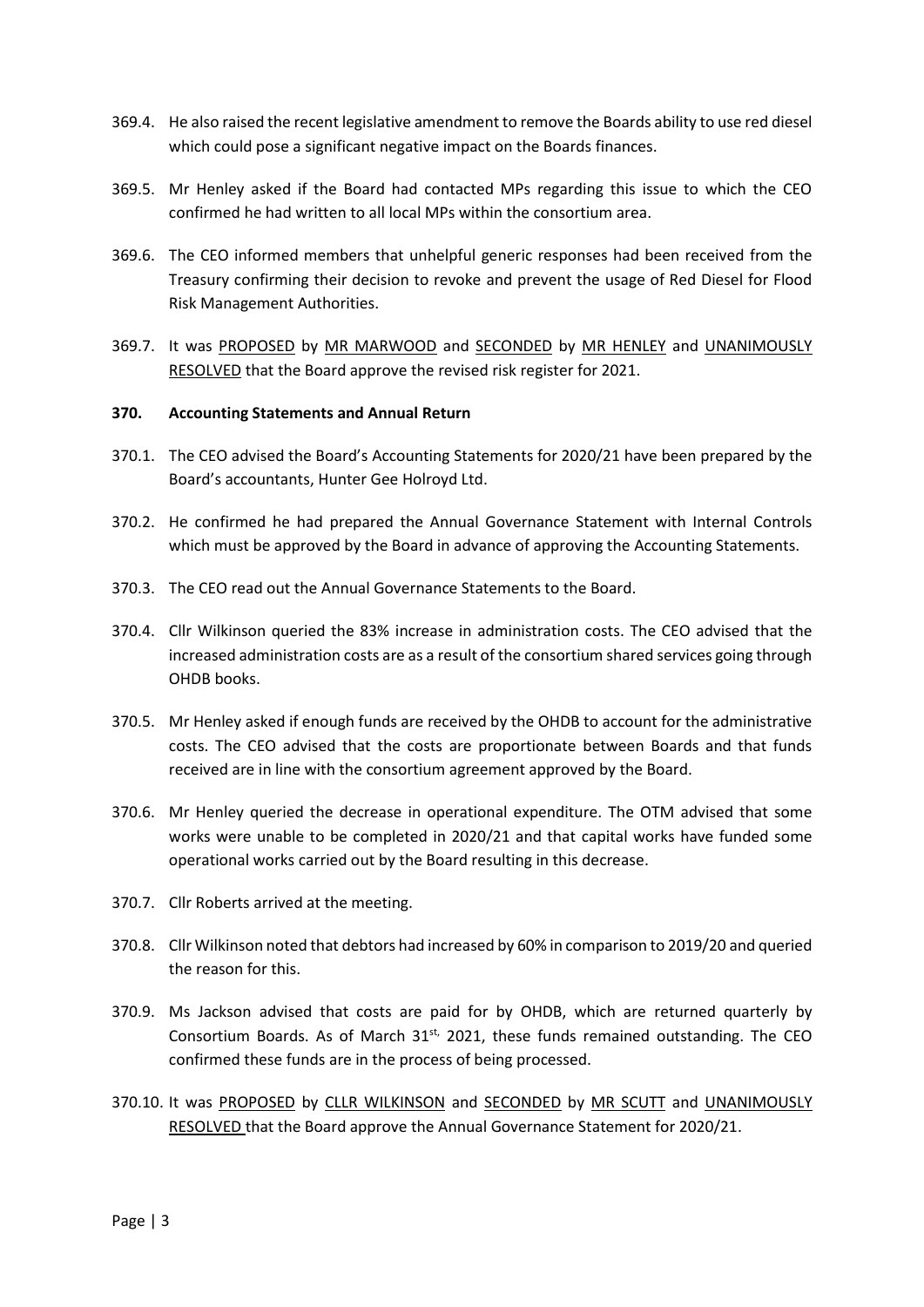370.11. It was PROPOSED by MR SCUTT and SECONDED by MR MARWOOD and UNANIMOUSLY RESOLVED that the Board approve the Accounting Statements for 2020/21.

# **371. Budget Refresh**

- 371.1. The Chair drew attention to the budget at Appendix E.
- 371.2. The CEO explained each of the budget recommendations to the Board, highlighting that he proposed to use £60k of discretionary funding (from reserves) to support pumping station replacement works at Faxfleet.
- 371.3. It was PROPOSED by CLLR K WEST and SECONDED by MR ATKINSON and UNANIMOUSLY RESOLVED that the Board approve the revised budget.

# **372. Invoices Paid and Accounts Settled**

- 372.1. The Chair drew attention to documents presented at Appendix F*.*
- 372.2. Mr Traill asked where the ecological survey had been carried out. The CEO advised these were rechargeable works for Highways England at the side of the M18.
- 372.3. It was PROPOSED by CLLR K WEST and SECONDED by MR MARWOOD and UNANIMOUSLY RESOLVED that the Board note and approve the record of Invoices Paid and Accounts Settled, totalling £708,568.12 (net) for the last financial quarter.
- 372.4. Mr Maclean joined the meeting.

#### **373. Maintenance & Serviceability Programme**

- 373.1. The CEO advised piling works on Market Weighton, Canal Side East are set for completion next week.
- 373.2. The OTM advised piling works are planned for Holme Main, Loftsome Bridge, and Paternoster Drain. He advised the recent winter weather has caused many slips in these watercourses therefore bank stabilisation is critical.
- 373.3. The CEO informed the Board the maintenance programme will be largely unchanged, and a new mapping system will be presented to the Board.

#### **374. Capital Programme**

- 374.1. The CEO provided an update in relation to the Boards Capital programme. In relation to Faxfleet, he requested the Board set aside £60k discretionary funding to replace a missing pump.
- 374.2. He advised that a public works loan has been approved by Defra and updated the Board in relation to meetings held by the Project Board regarding the proposed new depot and offices.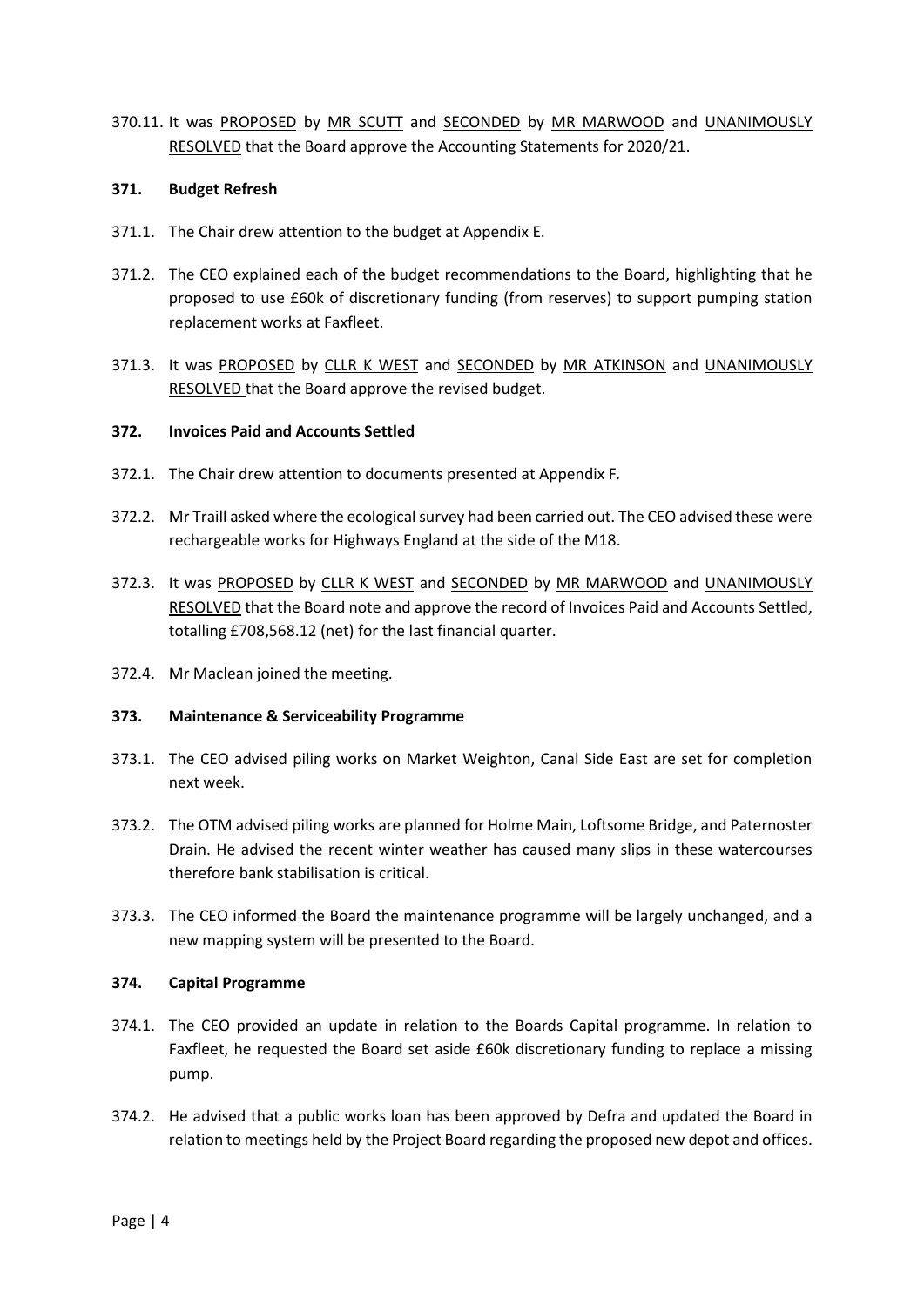- 374.3. The CEO confirmed he had been given authority, by the Executive Committee, to enter contracts to procure the scheme.
- 374.4. Cllr Aitken joined the meeting.
- 374.5. The CEO presented an electronic version of the proposed depot and office elevations to the Board. Discussions ensued.
- 374.6. The CEO informed Members that telemetry installation would commence next year.
- 374.7. The CEO advised there had been concerns regarding Carr Lane bridge in relation to deck repairs.
- 374.8. The CEO presented a video of operations at Skelton Tidal Outfall. He advised this work was completed in partnership with Sweetings Land Drainage and Aquatic Control Engineering.
- 374.9. Cllr Bayram joined the meeting.
- 374.10. Cllr Aitken offered her congratulations on the works completed and the video publicised. She did advise that when works are carried out, communication with the public regarding inconveniences remain important.
- 374.11. It was PROPOSED by CLLR AITKEN and SECONDED by MR MARWOOD to approve the Boards Capital Programme.

# **375. Public Sector Agreements**

- 375.1. The OTM advised a new agreement has been signed with the EA for wracking works and advised this does not impinge on Boards normal activities.
- 375.2. The CEO advised that owners of a private pumping station on Fleet Drain have requested the Board review the Memorandum of Understanding between parties.
- 375.3. Mr Hick advised that he is in support of a review of this Memo of Understanding due to the importance of this pumping station and the benefit of this to the Boards district especially the Willitoft area.
- 375.4. He confirmed he had confidence in the Executive Committee to decide in relation to the memorandum of understanding.
- 375.5. It was unanimously resolved by the Board to delegate this decision to the Executive Committee.

# **376. New Development**

376.1. Cllr Aitken expressed her thanks for the responses into Planning made by Officers of the Board.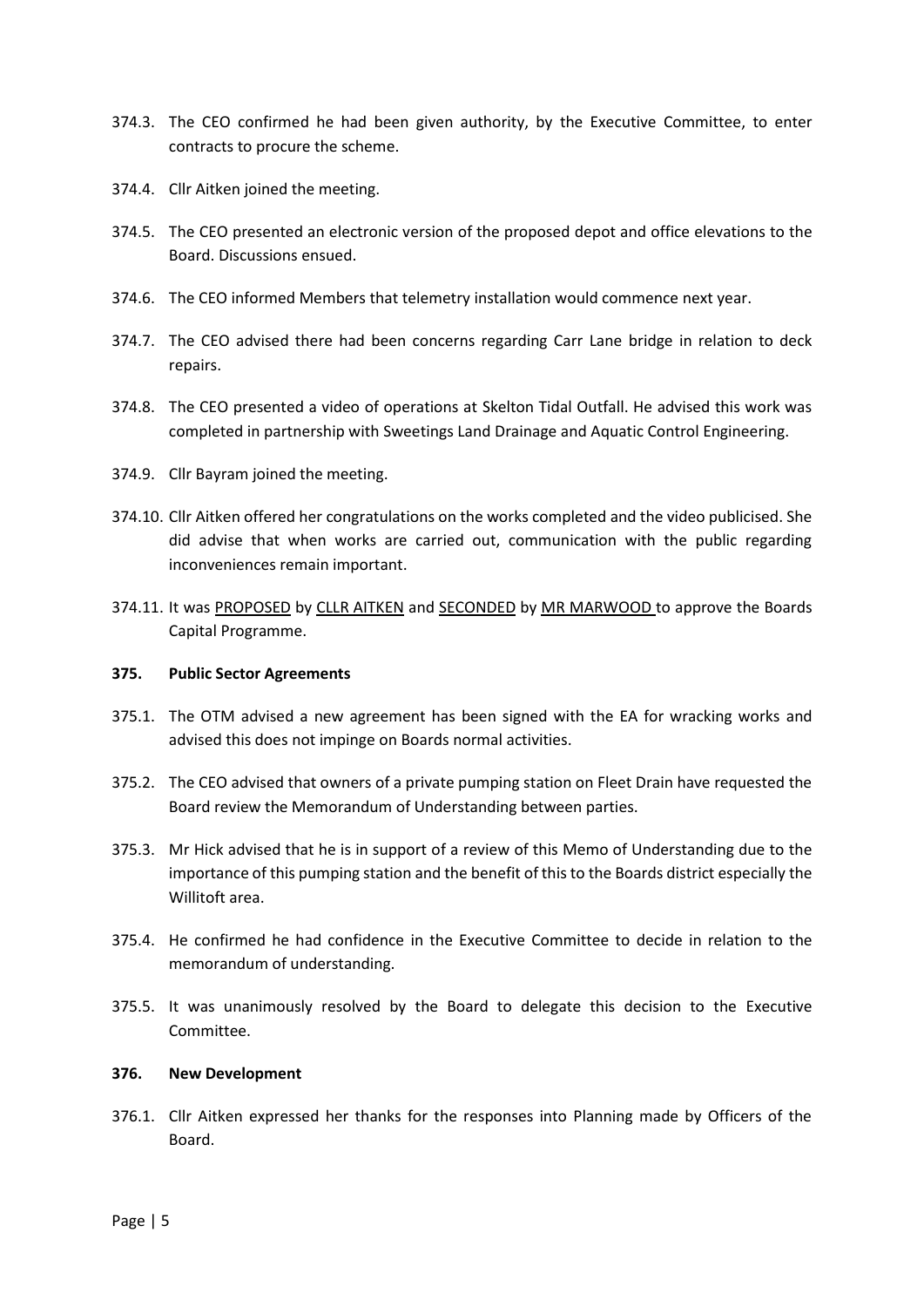#### **377. Consortium**

- 377.1. The CEO advised that Danvm and Vale of Pickering Staff are now contractually aligned with the OHDB operational team.
- 377.2. The OTM advised that a YHDB managers standby rota has been implemented with a dedicated emergency line that diverts to a duty manager.

#### **378. Plant and Vehicles**

- 378.1. The CEO advised of a decision taken to delay procurement of the new 8 tonne machine until next season as it has not been possible to arrange a trial or gain access to a demonstration unit due to Covid restrictions.
- 378.2. Mr Henley asked if local contractors could be used for flailing in the meantime.
- 378.3. The OTM advised he had spoken with contractors however they are unable to provide drivers for the machines and it was proving difficult to hire a self-drive machine. Another alternative was to purchase a second-hand machine and then sell it / part exchange it at the end of the season.
- 378.4. It was PROPOSED by MR MARWOOD and SECONDED by MR MACLEAN and UNANIMOUSLY RESOLVED that the CEO is authorised to spend up to £60k on a second-hand tractor flail (as an alternative to hire) which will be disposed of after the maintenance season.

# **379. Staff Matters**

- 379.1. The CEO advised the Consortium are now fully staffed since the commencement of the consortium. He confirmed the Senior Liaison Officer is now in post, managing initial customer and landowner enquiries across the YHDB area.
- 379.2. He advised a new customer database had been created which will allow for easier reporting and creation of serviceability maps for operational staff.
- 379.3. The CEO informed Members that a member of the policy and finance team will soon go on maternity leave and a temporary member of staff, due to start June 16<sup>th</sup> 2021, will support in this role.
- 379.4. The CEO advised that due to an operational member of staff retiring, a vacancy will be posted to replace.
- 379.5. The CEO advised that the current apprentice is due to complete his qualification in June. With the permission of the Board, the CEO proposed to place him on a Higher National Certificate course, give him a modest increase in his salary and provide him with an appropriate job title.
- 379.6. The Board unanimously resolved that at his discretion the CEO would award a modest increase to the Apprentice and provide him with a befitting job title. **ACTION CEO**